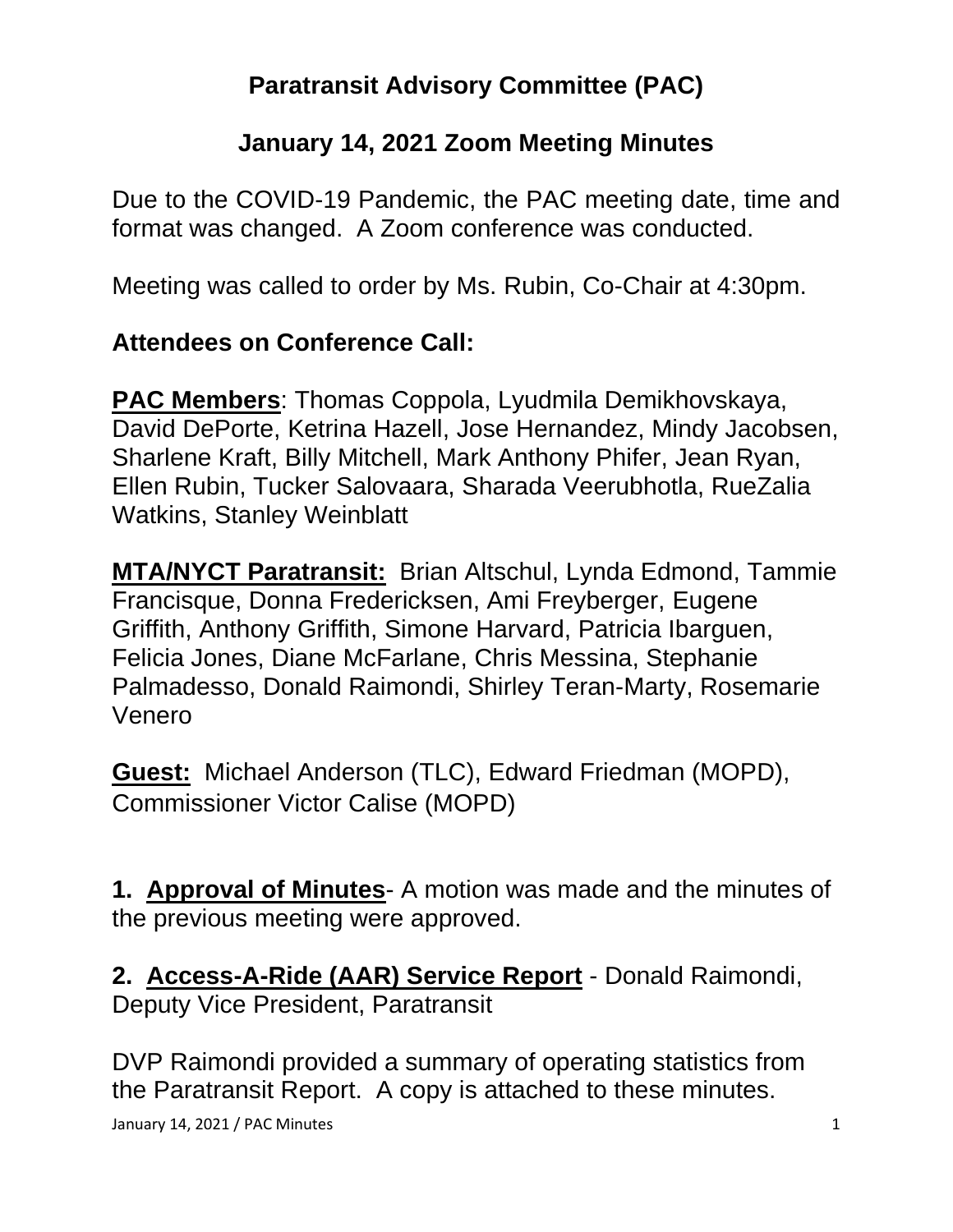# **PAC Member Discussion and Feedback**

Ms. Ryan asked what was the percentage of wheelchair/scooter riders using AAR? DVP informed Ms. Ryan he would get back to her with those statistics.

Mr. Hernandez asked if the on-time performance improved since the start of Covid-19? DVP stated that AAR has seen an improvement of OTP since traffic patterns had decreased.

## **3. PAC Topic –** New PAC Members

Ms. Rubin, Co-Chair introduced the three new PAC members, Jose Hernandez, Mark Anthony Phifer and Billy Mitchell. DVP Raimondi provided a brief background and welcomed the new members. Each new member also introduced themselves to the committee. A brief biography of each is as follows:

**Billy C. Mitchell** is originally from Wendell, North Carolina and calls himself a "North Carolinian New Yorker." Billy, a single amputee, has been an AAR customer since 2007.

In the turbulent 1960's Billy was active in the struggle for civil rights.

Billy graduated with honors in 1975 from North Carolina's St. Augustine's University with a degree in History & Government. There Billy served as a Lay Reader, sang and traveled with the College Choir. New York University awarded him a Martin Luther Jr. Fellowship in the school of Public Administration in Public and Nonprofit Management and Policy. In 1980, he accepted a position with the NY Urban League as a Vocational Counseling Supervisor and was assigned to the League's Computer Training Center as a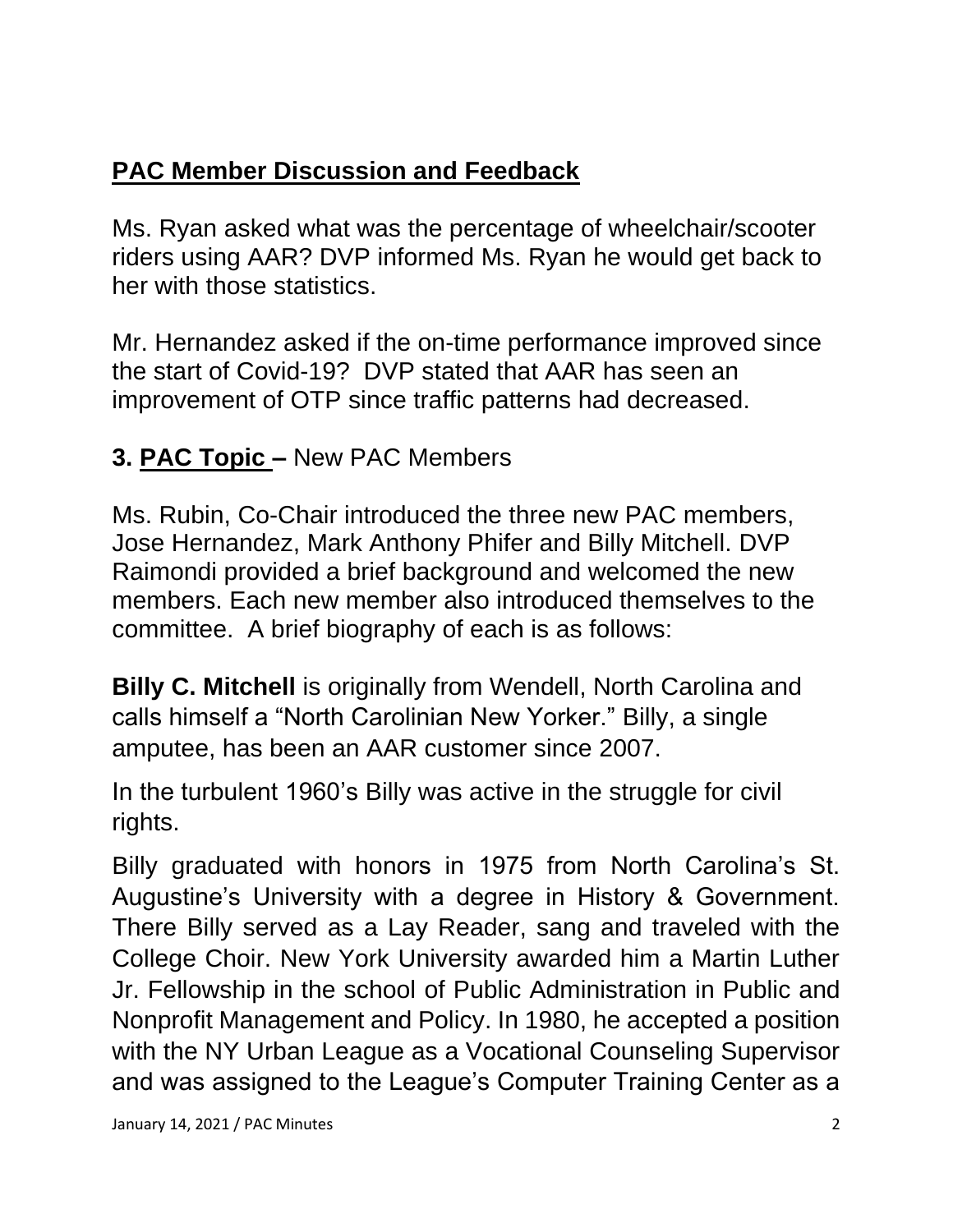Program Director where he retired in 1996. Upon completing his first year at NYU, Billy transferred to Long Island University to complete a master's degree.

Billy is a life member of the Alpha Phi Alpha Fraternity, Inc. (Zeta Zeta Lambda Chapter) Queens, NY. Billy has served in several positions in the chapter and has remained active since his initiation (28 years). Billy serves as Board Chair for Educators for Tomorrow (Charles Drew Day Care), Queens Village, NY. Chairman of the Alpha Phi Alpha Senior Center Board of Directors, member of Wesley E. Parrott Youth Programs, Vice Chair for Project H.Y.P.E. (Helping Young People Evolve) a mentoring program for middle school males, former Recording Secretary of the Queens Chapter of National Action Network. He is an active member of the St. Albans Congregational Church UCC of South East Queens, where he serves as a member of Wonders of Wisdom Retirement Group, and is President of the Fred Wilson Democratic Club in SEQ.

**José Hernandez**, a Bronx native, developed a passion for mentoring others when he sustained a spinal cord injury at 15 years old. Jose has dedicated himself to mentoring others with similar disabilities at nursing homes and rehabilitation centers. In 2011, Jose had the opportunity to go to Washington DC as part of United Spinal's Roll on Capitol Hill annual event. This trip ignited an interest in advocacy, and he has been back to DC frequently as well as advocating on state and city issues. Jose is currently the NYC Advocacy Coordinator for United Spinal Association and the President of United Spinal's New York City chapter. In 2019, Jose was appointed by Mayor Bill Del Blasio to be a Commissioner of the NYC Civic Engagement Commission to ensure that the city includes individuals with disabilities in all aspects of civic engagement.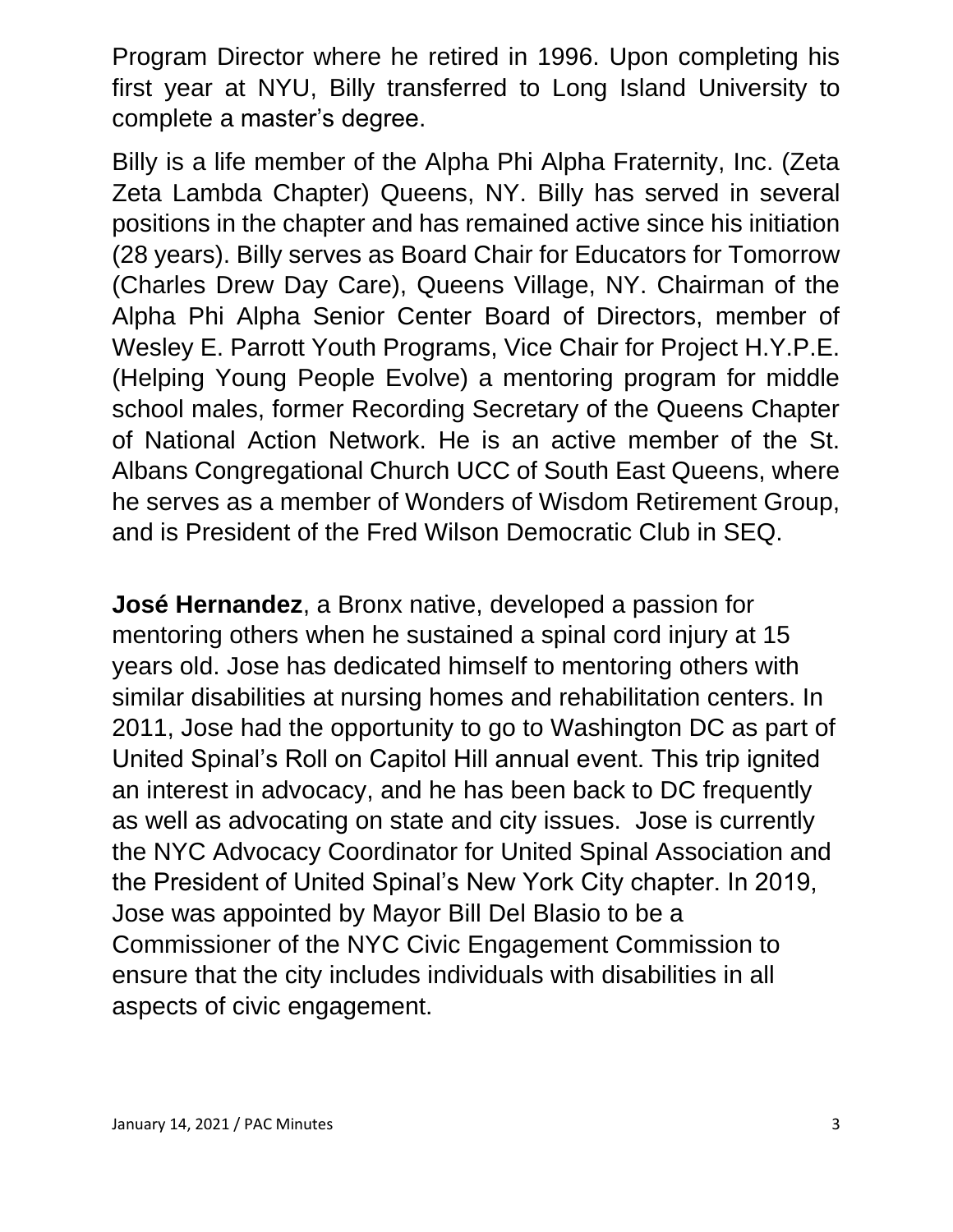**Mark Anthony (Tony) Phifer** has been an AAR customer for many years. Tony is a native of East New York Brooklyn and a graduate of Brooklyn College with degrees in Education (Guidance and Counseling) and Sociology. Tony has been the Director of Services for the Differently-Abled at Medgar Evers College for the past 21 years. His chief responsibility is ensuring compliance and providing accommodations and services to students, faculty and staff with disabilities in accordance with the ADA. Although he truly loves his job, Tony has also dedicated many years of his life to community service.

Tony serves the East New York Community as a member of the New York City Police Department's Auxiliary Police Unit for almost 30 years where he currently holds the rank of lieutenant. Tony also serves as a member of the Port Authority Bus Terminal Advisory Council. He previously served a supervising dispatcher for the Brooklyn College Emergency Medical Squad, and the Canarsie Volunteer Ambulance Corp. As a member of the Mayor's Office Taskforce on Disabilities Issues. He was part of the team that increased the penalty for illegally parking in spaces reserved for people with disabilities, along with increasing the awareness of domestic violence against people with disabilities in collaboration with the New York City Police Department. He was a member of the Mayor's Office for People with Disabilities Disability Mentoring Day Committee, the Brooklyn Borough President's Committee, and Co-Advisor to the CUNY Coalition for Students with Disabilities (CCSD). Tony is no stranger to AAR being born with cerebral palsy and was active in the AAR Paratransit Advisory Committee (PAC) in the past.

### **PAC Topic** – Eligibility - Updates on Assessment Centers & Application Process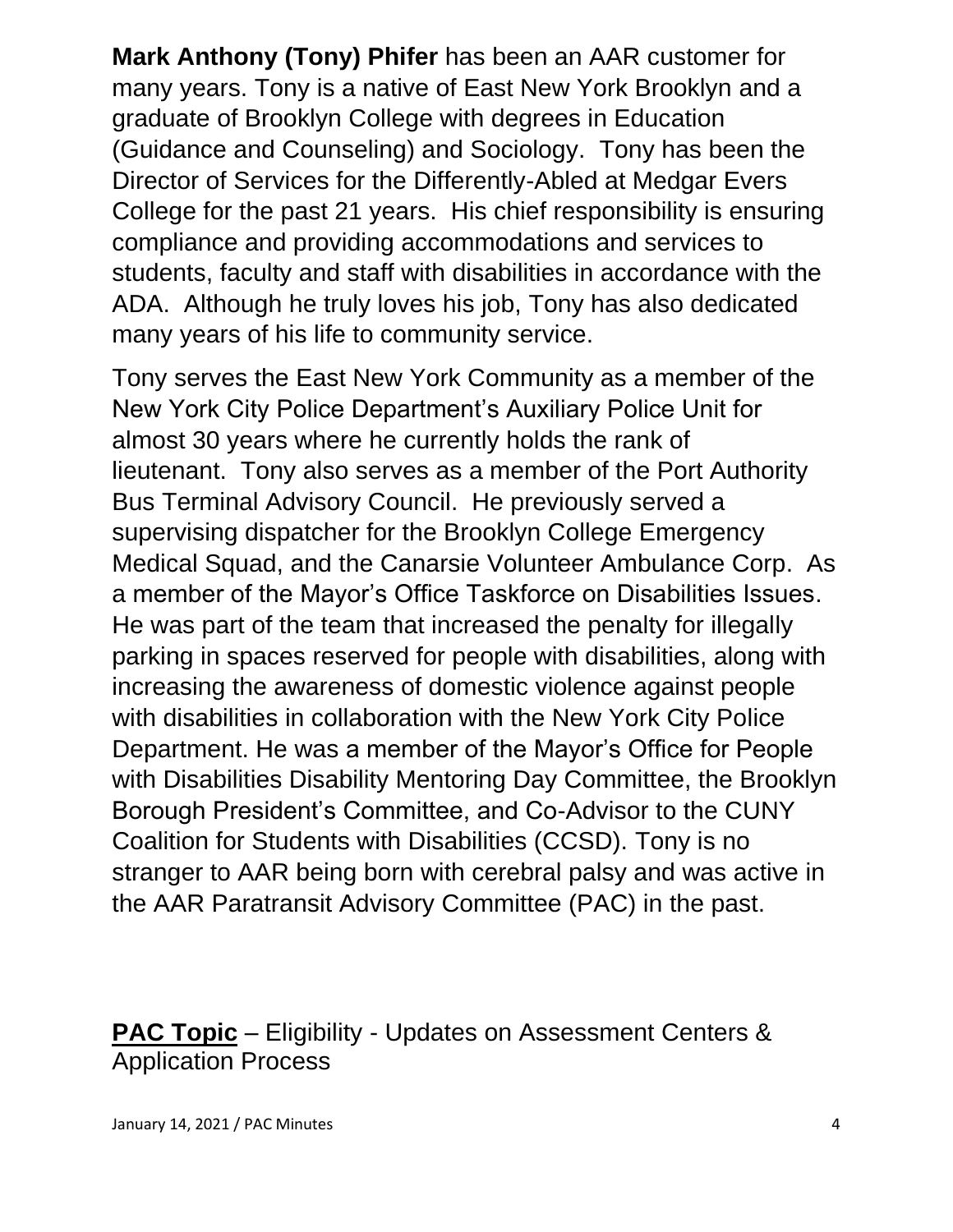Ms. Diane McFarlane, Eligibility and Compliance Officer, stated that the Manhattan assessment center was reopened on November 16, 2020, Staten Island was reopened on November 19, 2020, the Bronx was reopened on December 16, 2020, and Brooklyn/ Coney Island will reopen on January 19, 2021. She further explained that prior to the assessment centers being reopened, all of the project managers ensured the applicable safety protocols were in place to ensure the safety of our applicants and staff.

All of the reopened centers are being operated at 25% capacity. Social distancing is enforced via six-foot markings on the floors. The centers have installed chairs with and without arms and have distanced them six feet apart. MERV13 filtration systems were installed, with the exception of Brooklyn/Coney Island that has an equivalent system. All are also equipped with sanitizer and wipes. Staff and applicant temperatures are checked daily and applicants and staff are required to wear facial coverings. Additionally, clear acrylic panels were installed and all assessment centers have been outfitted with automatic doors.

All customers whose AAR eligibility is about to expire will continue to have their eligibility extended at their current level in 60-day increments, until more full operations can safely resume. In the interim, the centers are primarily focused on assessing new applicants and recertifying customers who are seeking a higher level of eligibility.

The application process has not changed. If someone is scheduled to attend an assessment, they will receive the date, location and the AAR application to take with them to the assessment center. Since we currently only have 3 assessment centers open at 25% capacity with a fourth to reopen on January 19, we will try to schedule new applicants and applicable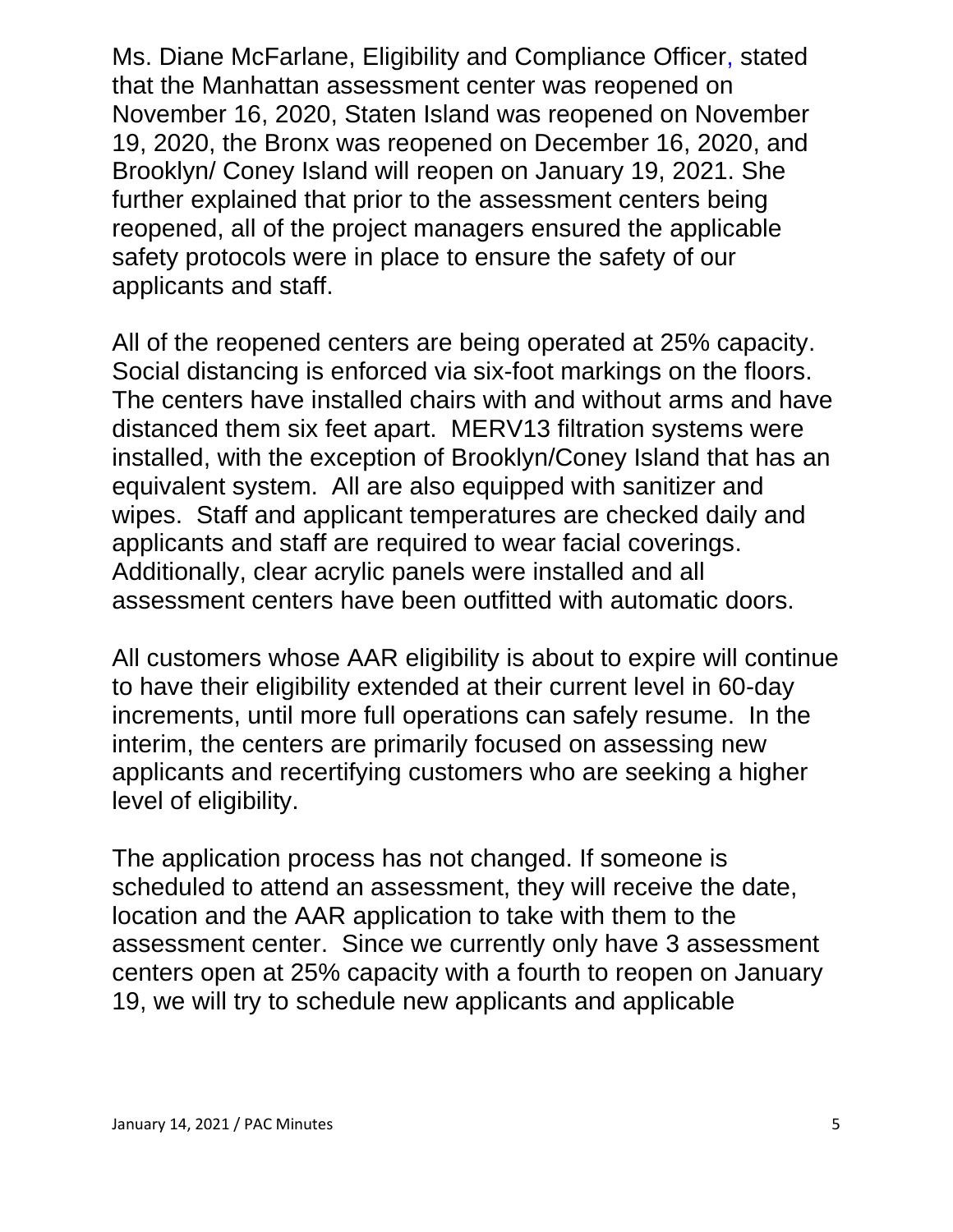recertifying customers to a center closest to their residence based on availability.

To reiterate, current customers will remain with their same level of eligibility.

## **PAC Member Discussion and Feedback**

Ms. Watkins asked if customers will continue to receive transportation to assessment centers, and asked if the extension of service for current customers was communicated? Ms. McFarlane confirmed that yes customers will be taken to and from the location free of charge. The information about the extension of service has been communicated in the On the Move publication.

Ms. Ryan asked which borough does not have an assessment center. The Queens location has not been opened at this time however AAR will continue to take customers free of charge to the closest available assessment center.

**4. Paratransit Topic -** Resumption of Fare Collection and New Seathelt Law

DVP Raimondi discussed the following two topics the first one being the resumption of the AAR fare. Starting Tuesday, January 19, 2021 customers will be required to pay the full fare of \$2.75. Customers may also use Transit Check to pay their fare. Guests will also be required to pay the full fare, but Personal Care Attendants (PCA) will still travel for free. Those customers who are enrolled in New York City's AAR specific Fair Fares program will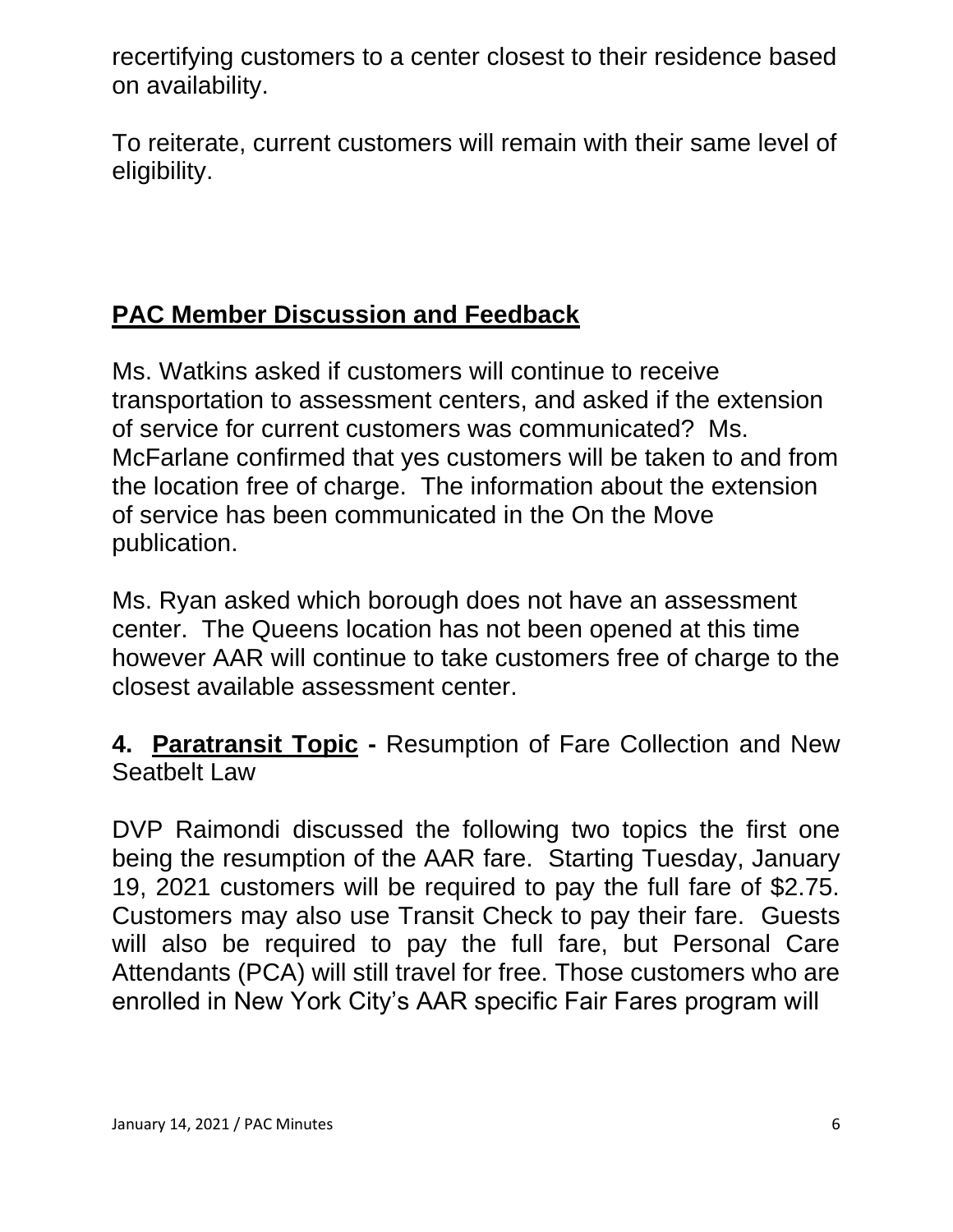have to pay \$1.35. As a reminder, facial coverings are required. Also, we are still operating non-shared ride service.

The second update is the New Seatbelt Law which states

- The Taxi Seat Belt Law now requires seatbelts to be worn in the rear of the vehicle.
- The "Taxi Seat Belt Law" NYS Vehicle and Traffic Law section 1229-c - was recently amended to eliminate the previous restriction that only front-seat passengers must fasten their seatbelts.
- The change took effect on 11/1/2020 and only applies to taxi and for-hire livery vehicles (ie: Broker service and E-Hail). Therefore, all passengers traveling in a taxi or for-hirevehicle must wear a seatbelt wherever they sit in the vehicle or else they may be ticketed.
- The law provides a medical exemption for those passengers with a physical disability that prevents them from using a safety seat or belt; passengers with such an exemption should be prepared to demonstrate proof to the ticketing officer in the event they are stopped under this law. Possible proof includes a doctor's note.
- For your safety, we strongly recommend that you wear your seatbelt or seatbelt/shoulder harness (if traveling in a wheelchair/scooter) even if you are traveling in a vehicle from our dedicated carrier fleet.
- Drivers offer assistance to customers with fastening and unfastening their seatbelts and seatbelt/shoulder harnesses for those using a wheelchair/scooter. Remember, always ask if you need assistance with your seatbelt.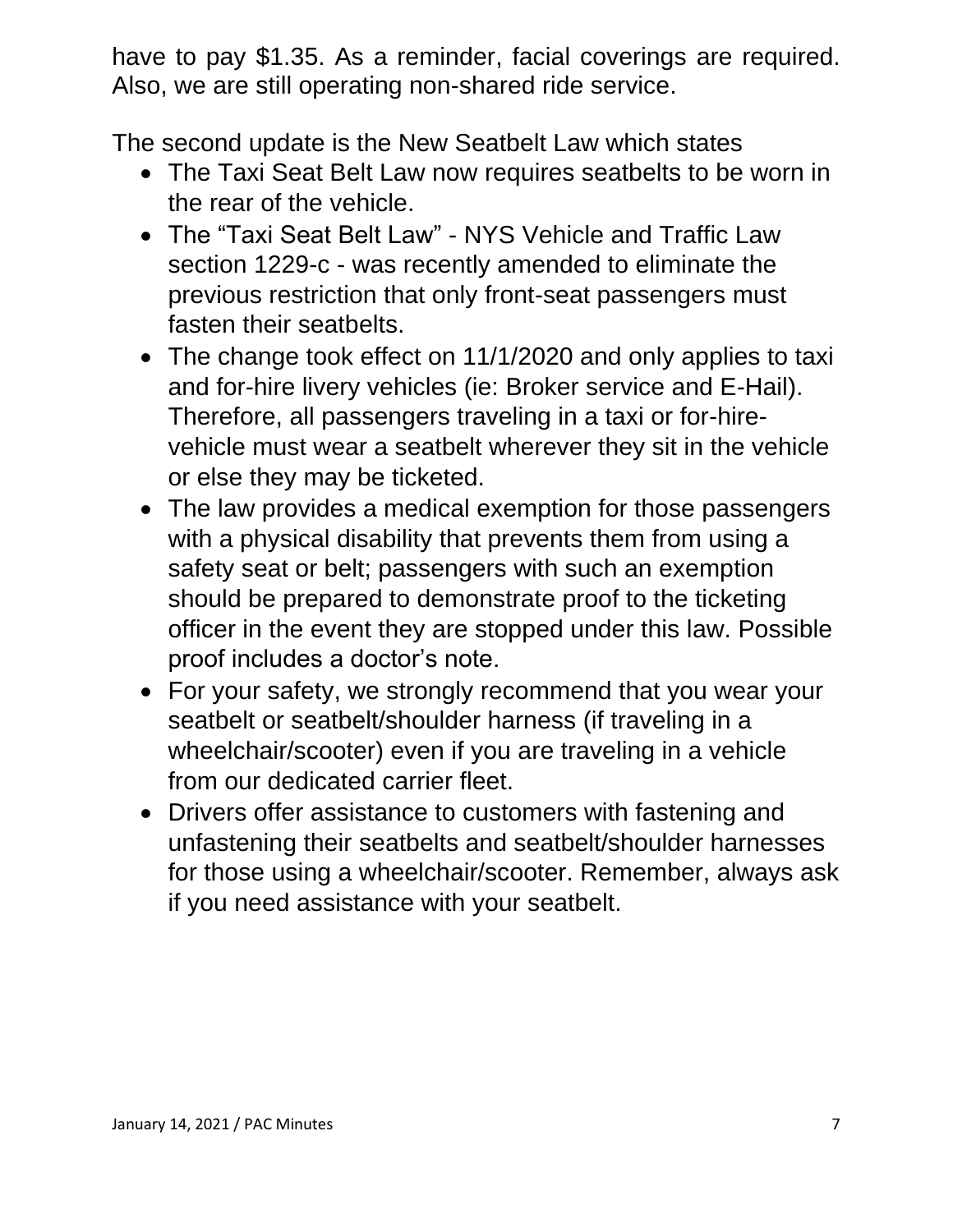### **PAC Member Discussion and Feedback**

Mr. Phifer asked what happens if the seatbelts are not working in the vehicles? Mr. Michael Anderson from TLC stated that a complaint should be registered through 311. This will initiate a process where we will call the vehicle owner into our inspection facility and have the vehicle inspected. A ticket is also written.

Ms. Veerubhotla clarified that customers who travel on E-hail or Broker could be issued the ticket if they do not wear their seatbelt while sitting in the back seat.

Ms. Ryan has observed that it is not always a vehicle problem when a driver doesn't secure a wheelchair. It is a lack of effort made by the driver or the need for additional training. However, when you complain to 311 the category is limited to a vehicle or driver issue? It was suggested that we may be able to have TLC return for further clarification.

In addition, Mr. Griffith, Non-Dedicated Service Operations Officer, stated that a few months ago PAC member Jean Ryan raised the need for more driver training regarding wheelchair securement. Mr. Griffith stated at the time this concern was communicated to the broker companies and a campaign was subsequently started to bring all the vehicles in for securement inspection and drivers for refresher training on proper securement. This category was also added to the daily survey questions that are made to about 1,500 customers monthly and the results indicated high percentage of responses that drivers are following proper procedures. For proper follow up, we still need customers to communicate to AAR any instances where proper protocols are not followed.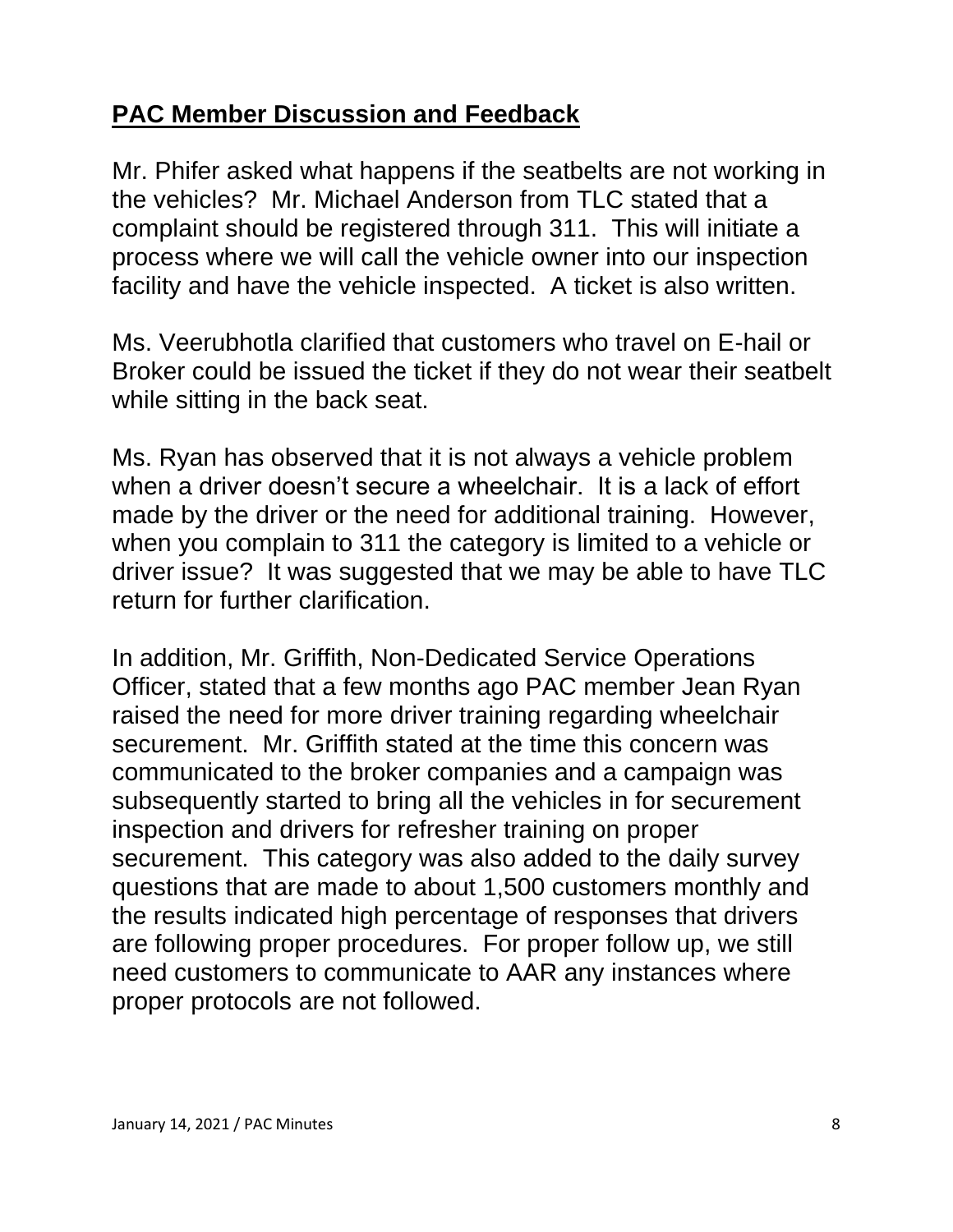Ms. Watkins expressed how taxi vehicles are often dirty, and asked how customers can report this? This information will be forwarded to TLC. Please provide the date and time you traveled.

Mr. Phifer asked if an electronic method of payment is being considered? DVP Raimondi explained that OMNY which is a contactless system will be rolled out on AAR at the end of 2021. This is an account-based system for which a customer must sign up. The vehicles will not have a reader. This could be a focus of a future meeting where we can invite the OMNY team to discuss the system with the PAC.

#### **5. New/Old Business**

Mr. Salovaara questioned if the On-Demand Pilot Program remains the same? DVP stated no changes have been made to the Pilot Program.

Ms. Rubin reminded PAC that the next meeting is scheduled for Thursday, March 11, 2021 at 4:30 PM.

#### **Closing**

There was a motion to close the meeting and the meeting was adjourned at 6:30pm.